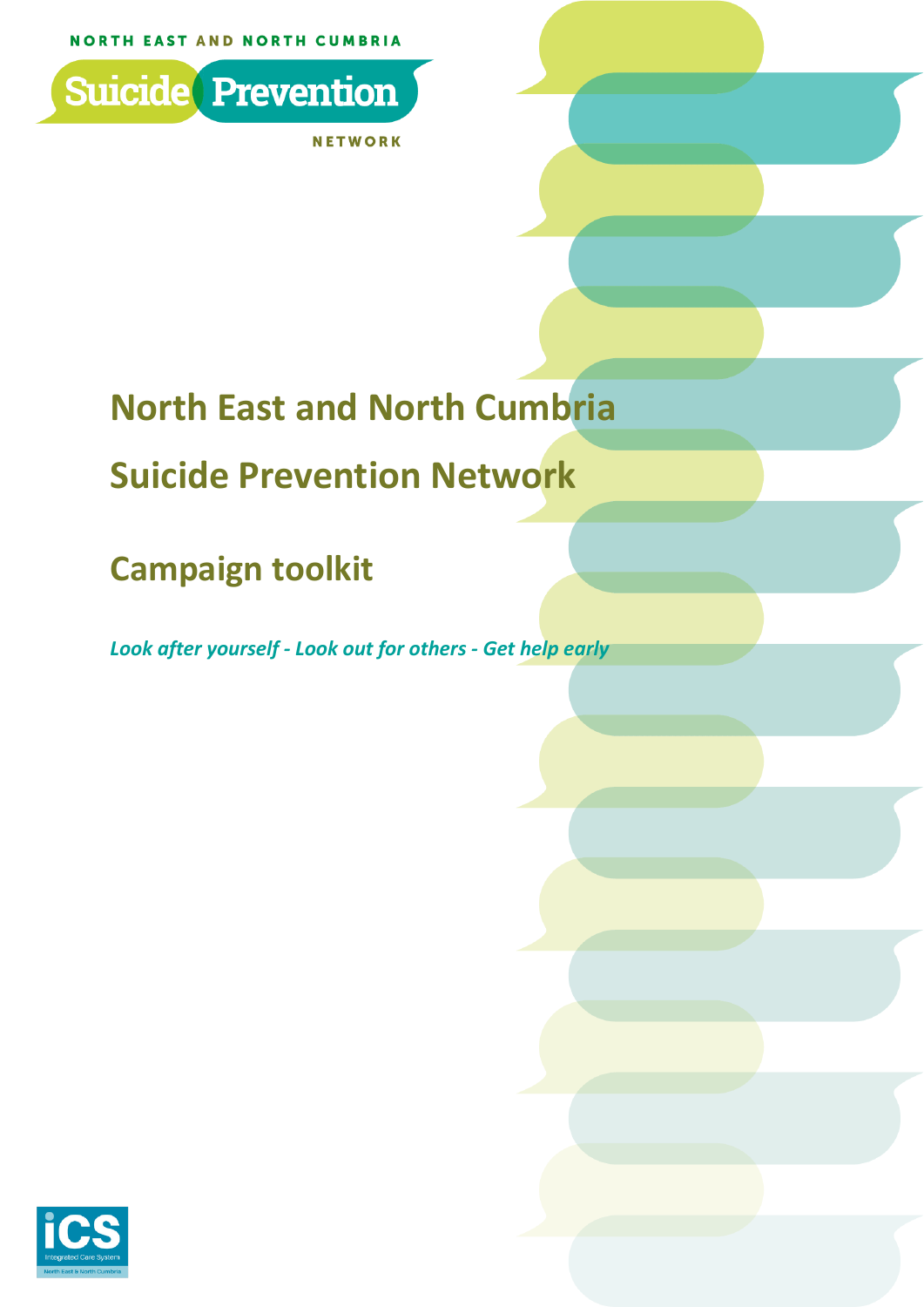## **About the NENC Suicide Prevention Network**

Guided by national policy and based on evidence of how best to prevent suicide and promote wellbeing and resilience, the aim of the North East and North Cumbria Suicide Prevention Network is to work together to take action to reduce suicide, so that fewer people die by suicide and we improve support for those affected.

Our aims:

- Promote wellbeing and resilience.
- Reduce the number of suicides, including in high-risk groups, across the North East and North Cumbria.
- Reduce the incidence of self-harm and repeated self-harm.
- Reduce the impact of self-harm and suicide.
- Reduce the stigma of self-harm and suicide.

The Network consists of professionals from the NHS, Public Health England, local authorities, police, prisons, third sector organisations, other relevant stakeholders, and individuals with lived experience of suicide. It is overseen by a regional Core Leadership Group, which reports to the [North East and North Cumbria Integrated](https://nhsjoinourjourney.org.uk/)  [Care System](https://nhsjoinourjourney.org.uk/) (ICS) Mental Health work stream. The leadership group works collaboratively to coordinate, support and monitor suicide prevention activity across the region, with the ambition to do everything possible to reduce suffering and prevent all suicides, and to reduce the impact where this does happen.

## **Key information about suicide prevention – why is this a priority?**

- Over 6,000 people die by suicide in the UK each year. Approx. three-quarters of these deaths are among men.
- National suicide rates remain high, with some of the highest in the North of England.
- Suicide is the leading cause of death in males age 20-49 years. Self-harm is a known risk factor for suicide and is particularly high in younger age groups and women.
- The devastating impact of suicide to the individual, their family and friends, colleagues and wider community is immeasurable.
- The majority of people who feel suicidal do not actually want to die they do not want to live the life they have.
- Often, feeling actively suicidal is temporary, even if someone has been feeling low, anxious or struggling to cope for a long period of time. This is why getting the right kind of support at the right time is so important.
- 1 in 5 people have thought about suicide at some time in their life. And not all people who die by suicide have mental health problems at the time they die.
- Talking to someone about suicide will not give them the idea to try it. By asking someone directly about suicide, you give them permission to tell you how they feel. Evidence shows asking someone if they're suicidal can protect them. Reaching out can save a life.
- We believe that every suicide is preventable if we work together to enable timely and evidence-based interventions.

## **Promoting suicide prevention responsibly**

Promoting mental health, wellbeing and suicide prevention, especially online and on social media, provides an opportunity for all sectors of the community – the public, those with lived experience, charitable organisations,



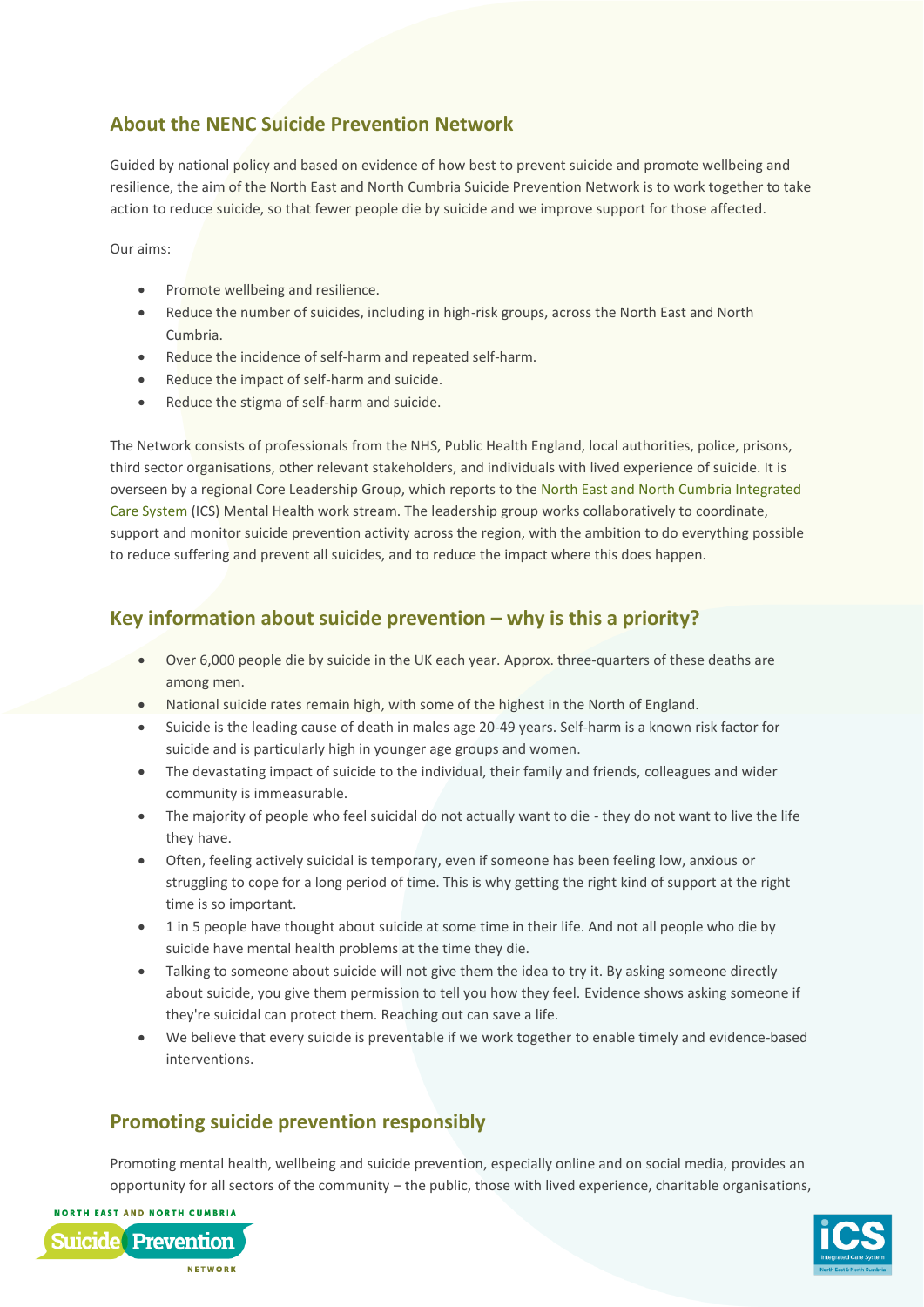researchers, clinicians, practitioners, politicians and policy makers, volunteers, other interested groups and individuals – to focus public attention on the importance of mental health, reducing stigma around the subject and encouraging open conversations about it.

Naturally, any coverage of mental health and suicide prevention this year will be in the context of the Covid-19 pandemic and the additional emphasis on mental health and wellbeing which this has led to in recent months. It is a good opportunity to share some positive messages and advice for people to look after themselves and others at this difficult time, but it is equally important not to imply an increased risk of suicide as a result of the current situation.

The following guidance is offered by the Samaritans, which we advise should be adhered to when planning your coverage.

- Focus on the potential mental health risks of Covid-19, recognise the importance of supporting people's mental health and wellbeing needs at this time, and ensure people are signposted to sources of support if they are struggling.
- Use the opportunity to encourage people to connect with each other, and with activities they can enjoy safely, to help them manage their mental health and give people hope.
- Please do not directly reference suicide as an inevitable consequence of the pandemic, and avoid making any assumptions or predictions about the potential impact on suicide rates. This risks oversimplifying the issue – remember that suicide is extremely complex and seldom the result of a single factor.
- Avoid sensationalising suicide by inadvertently promoting the idea that suicidal behaviour is becoming a common response to the difficulties people are facing as a result of Covid-19.

Please be mindful of this, especially when interacting with the public on social media. There will be lots of people who are keen to engage with the topic at the moment, but won't always be aware of the risks involved if they don't have the knowledge of how to do this safely.

If you do have any contact with the media on behalf of your own organisation, remind them of the wider [Samaritans Media Guidelines,](https://www.samaritans.org/about-samaritans/media-guidelines/) and encourage them to include sources of support in any coverage. Samaritans have also published [industry guidance](https://www.samaritans.org/about-samaritans/research-policy/internet-suicide/guidelines-tech-industry/) for platforms hosting user-generated content, which would include comments on websites and Facebook pages.

## **Suggested social media posts**

We recommend posting key content on your social media channels either on a regular ongoing basis if it suits your organisation to do so, or as part of a focused day or week of activity, maybe based around national awareness events. We would encourage retweeting and sharing of posts from other Network member organisations to help amplify the key messages.

Content focuses on three key themes:

- **Look after yourself** are you ok?
- **Look out for others** worried about someone?
- **Get help early** what support is available?

A suggested plan of content with template Tweets is below. You can complement these with relevant content/links from your own organisation, or share the same messages to Facebook or Instagram. The Network can be tagged on Twitter, Instagram and Facebook **@StopSuicideNENC** and we can share posts.

**NORTH EAST AND NORTH CUMBRIA Suicide** Prevention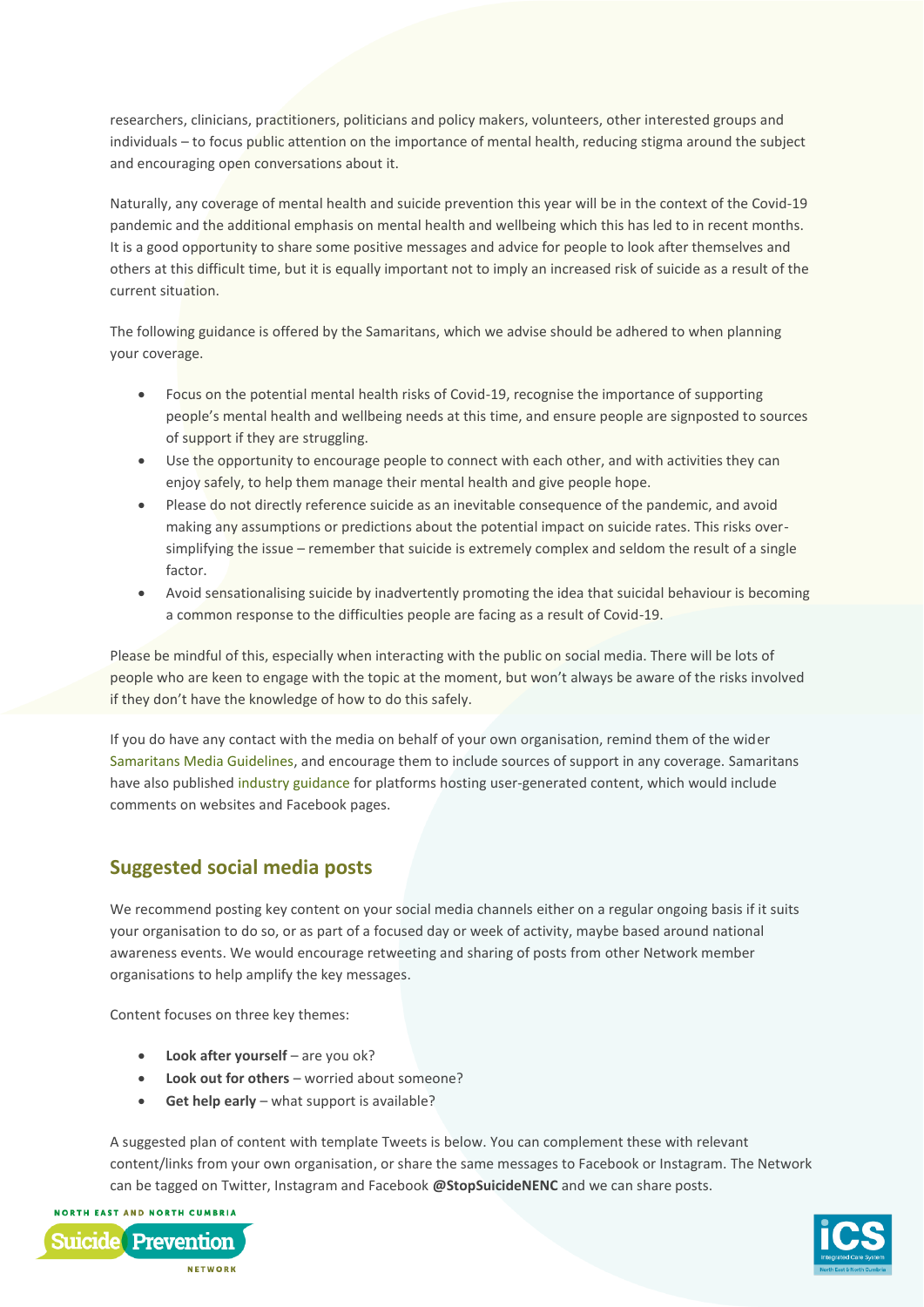A selection of graphics and other digital assets to support these messages is available to download from our website [www.stopsuicidenenc.org](http://www.stopsuicidenenc.org/)

#### **Key message: Look after yourself**

- It's important to take care of your mind as well as your body. Download the @StopSuicideNENC wellbeing booklet for self-help advice and sources of support: <http://www.stopsuicidenenc.org/resources/coronavirus-and-your-wellbeing/>
- During difficult times we may need to be more creative and thoughtful about how we look after ourselves. Get some ideas and advice in the @StopSuicideNENC digital booklet: <http://www.stopsuicidenenc.org/resources/coronavirus-and-your-wellbeing/>
- It is important you stay aware of your own mental health and notice the signs of when you may need help. Taking notice of how you're feeling through self-care can allow you to connect with yourself and increase confidence and self-esteem. @StopSuicideNENC
- It's important to have open discussions about mental health while we're dealing with difficult circumstances. Find out how to make your own safety plan and encourage others to do the same: [www.stayingsafe.net/](http://www.stayingsafe.net/) @StopSuicideNENC
- You might be feeling down, worried or anxious right now, and that's ok. Be kind to yourself and ask for help[: www.stopsuicidenenc.org](http://www.stopsuicidenenc.org/) @StopSuicideNENC

#### **Key message: Look out for others**

- Are you worried about someone? It can be difficult and upsetting if you care about someone who is struggling with their mental health. Search for sources of support and advice: <http://www.stopsuicidenenc.org/visitor/concerned/> @StopSuicideNENC
- You don't need to be an expert to support someone who may be struggling. @Zer0Suicide offers 3 levels of free online training, boosting your confidence and giving you the skills to help someone in need:<https://www.zerosuicidealliance.com/training> @StopSuicideNENC
- We can all play a role in helping people whose mental health and wellbeing is at risk. Showing you care, offering support and a listening ear can all go a long way: <http://www.stopsuicidenenc.org/resources/coronavirus-and-your-wellbeing/> @StopSuicideNENC
- The smallest displays of kindness, like picking up the phone to check-in on someone, could make all the difference:<http://www.stopsuicidenenc.org/resources/coronavirus-and-your-wellbeing/> @StopSuicideNENC
- One of the most important things you have to offer right now is your time. Make contact with others, reach out, check-in and show you care: [http://www.stopsuicidenenc.org/resources/coronavirus-and](http://www.stopsuicidenenc.org/resources/coronavirus-and-your-wellbeing/)[your-wellbeing/](http://www.stopsuicidenenc.org/resources/coronavirus-and-your-wellbeing/) @StopSuicideNENC
- Connecting with People emotional resilience and wellbeing training is being offered by @StopSuicideNENC free of charge. Find out more[: https://www.stopsuicidenenc.org/training/](https://www.stopsuicidenenc.org/training/)



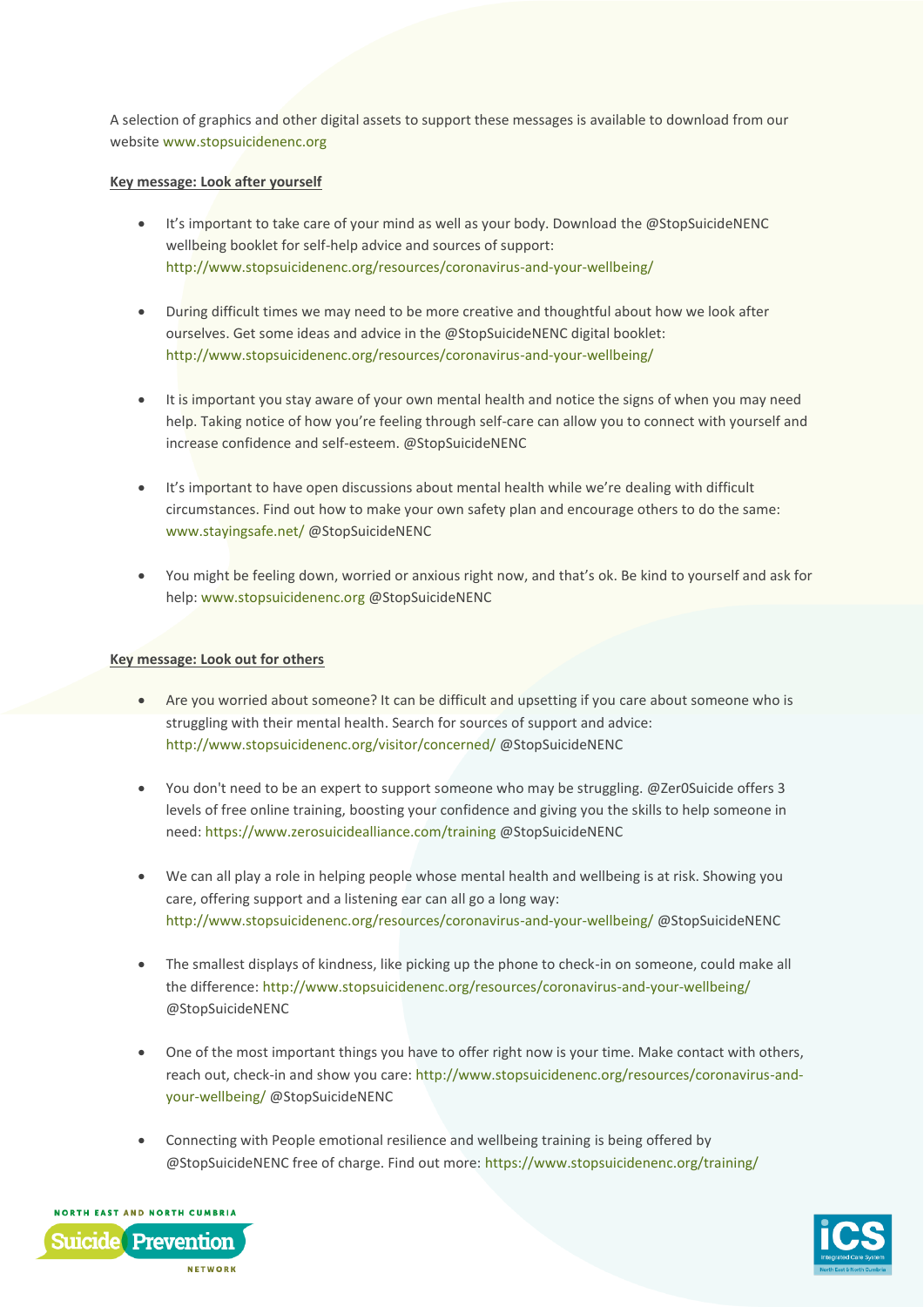#### **Key message: Get help early**

- Whether you are struggling to cope with difficult emotions, or are having thoughts of suicide, there is hope and you are not alone: [www.stopsuicidenenc.org](http://www.stopsuicidenenc.org/) @StopSuicideNENC
- Social distancing is about physical distance not emotional distance. If you are feeling isolated there is always someone to talk to: [http://www.stopsuicidenenc.org/resources/coronavirus-and-your](http://www.stopsuicidenenc.org/resources/coronavirus-and-your-wellbeing/)[wellbeing/](http://www.stopsuicidenenc.org/resources/coronavirus-and-your-wellbeing/) @StopSuicideNENC
- If you feel overwhelmed by difficult feelings, then reach out for professional help. It's OK to ask for more support to see you through: [www.stopsuicidenenc.org/](http://www.stopsuicidenenc.org/) @StopSuicideNENC
- Trust your gut instincts. If you are at all concerned that someone is having thoughts of suicide: ASK them directly - LISTEN compassionately - GET HELP early[: www.stopsuicidenenc.org/](http://www.stopsuicidenenc.org/) @StopSuicideNENC
- It's a common myth that talking to someone about suicide will 'put the idea in their head'. In fact, having an open conversation can be a vital first step to getting help. Learn more with @Zer0Suicide training[: https://www.zerosuicidealliance.com/training](https://www.zerosuicidealliance.com/training) @StopSuicideNENC
- There may be times when we need some extra support to get through. It's ok to ask for help, and there's lots of support out there. Find out more[: www.stopsuicidenenc.org](http://www.stopsuicidenenc.org/) @StopSuicideNENC

### **Awareness Days and ongoing activity**

It is a good idea to stress to your audience that taking action around mental health isn't just about World Mental Health Day or World Suicide Prevention Day, when there will be an increased focus on these issues, and that there are things we can do all year round to help raise awareness, reduce stigma, and support those in need.

Sharing our key messages about mental wellbeing and suicide prevention – look after yourself, look out for others, get help early – is a really useful way to raise awareness about the topic even when there isn't a highprofile event to draw attention to it.

Resources for social media and other content will be available on the Suicide Prevention Network website [www.stopsuicidenenc.org](http://www.stopsuicidenenc.org/) for use at any time, and we would encourage scheduling posts to highlight the key messages on a regular basis, alongside your own organisation's content.

For information tough, some key dates for your diary when you may like to schedule an additional push on content, or for a more tailored audience, are listed below.

### **Key dates for your diary 2021**

This is a selection of key awareness events which you may like to schedule relevant content for. In addition, each month the Suicide Prevention Network will have a focused day of social media action, when we will encourage an extra push of our key messages from our member organisations.

**Stress Awareness Month** April 2021